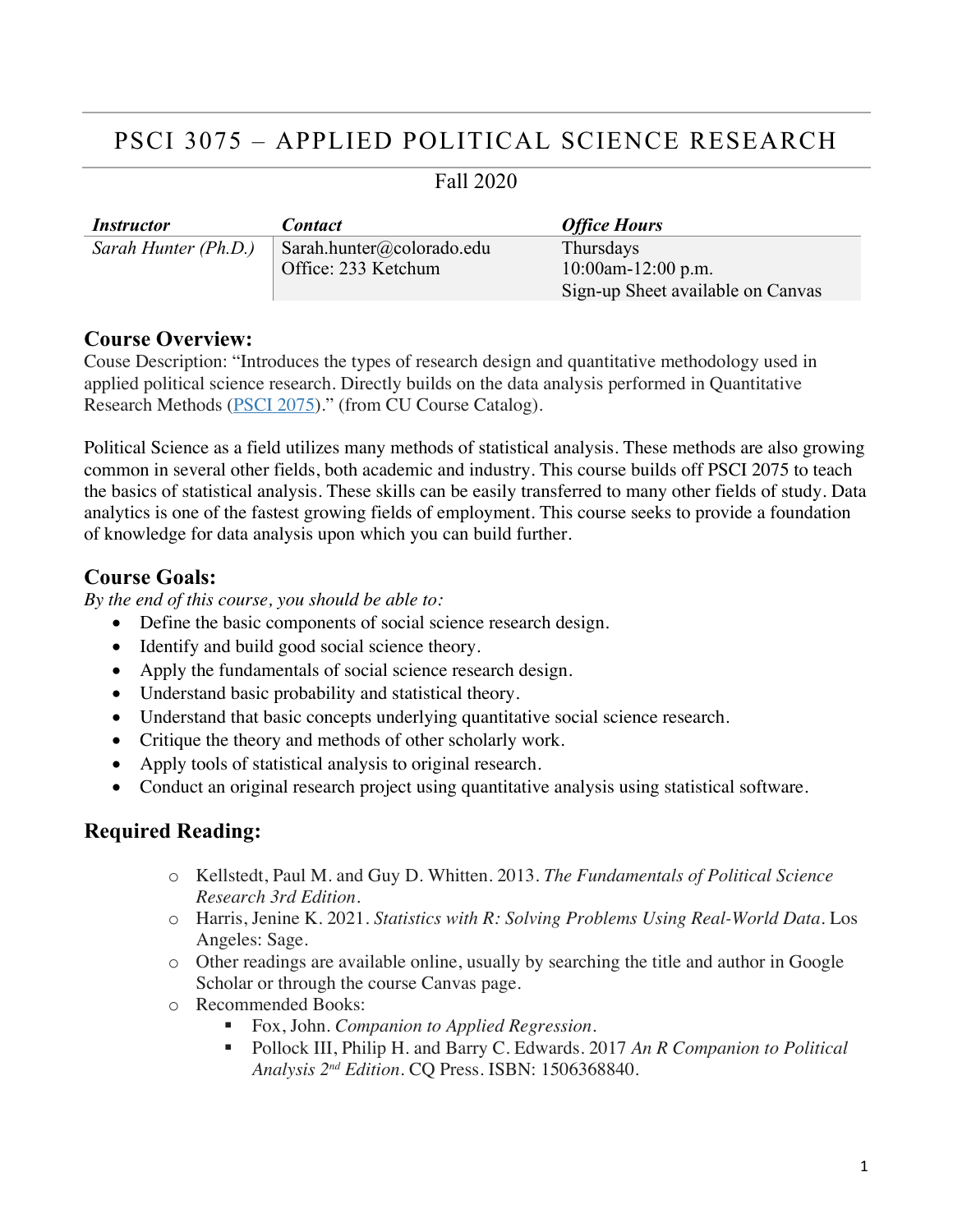## **Software:**

In this class, we will mainly use R or R Studio. You should have this program downloaded from PSCI 2075, but you will probably have to update your R sources program. Some of you may be more comfortable with Stata or SPSS, however R and R Studio are both free, open source software packages. But you can obtain Stata through CU for a student rate. You will need to know R for the purposes of this course, but your final paper may be done in the software of your choosing.

## **Course Structure and Covid-19:**

This semester will be odd in many ways due to the ongoing Covid-19 pandemic. To help students safely learn, several measures have been put into place. First, all student must wear a mask during class. Second, social distancing is a must in the classroom. In order to maximize social distancing, we have broken the class into "cohorts". This means that only one third of the class will be present any given day of class. You will be assigned a day. Therefore, you will only be in class once per week. On your day in class, we will be working on R Labs after a 10-minute  $O & A$  session about the weeks or previous week's material. I will give you R Code, which you will follow while I demonstrate some code. Each day you are assigned to be in class, you will be turning in the R output and R code (see the "Labs" section of the assignments). If you need to be absent for any reason (i.e. quarantine), you may complete the Lab at home and turn it in online.

This course will also include an asynchronous element. I will be posting short (around 20 minute) lectures 2-3 times each week. This lecture will be recorded and posted on Canvas for you to watch at your convenience. I highly recommend you keep up with the material, following the schedule on the syllabus. It is much more difficult to catch up in this class if you get behind.

In the event we make the move to a fully remote learning environment, we will meet for lab over Zoom on your specified day. Everything else will remain the same.

## **Assessment Overview:**

- Reading Quizzes (10%)
- Labs  $(10\%)$
- Problem Sets (20%)
- Original Research Project (25%)
- Midterm Exam I  $(15\%)$
- Midterm Exam II (20%)

| <b>Grade Scale</b> |            |                             |           |  |
|--------------------|------------|-----------------------------|-----------|--|
| A                  | $95 - 100$ | $\mathcal{C}_{\mathcal{C}}$ | 74-76     |  |
| А-                 | 90-94      | $C-$                        | 70-73     |  |
| B                  | 88-89      | D+                          | 67-69     |  |
| B                  | 84-87      | I)                          | 64-66     |  |
| B-                 | 80-83      | l )-                        | $60 - 63$ |  |
|                    | 77-79      | F                           |           |  |

#### **Reading Quizzes: 10%**

Each week will have a reading quiz due before class on Monday. This quiz will be posted on Canvas under the appropriate module. It will be over that entire week's reading. There are no makeup quizzes. I do not reopen quizzes after their due date. The quizzes are open at the start of the semester, and close at the start of class on the day they are due. I will be dropping your two lowest Reading Quiz grades at the end of the term.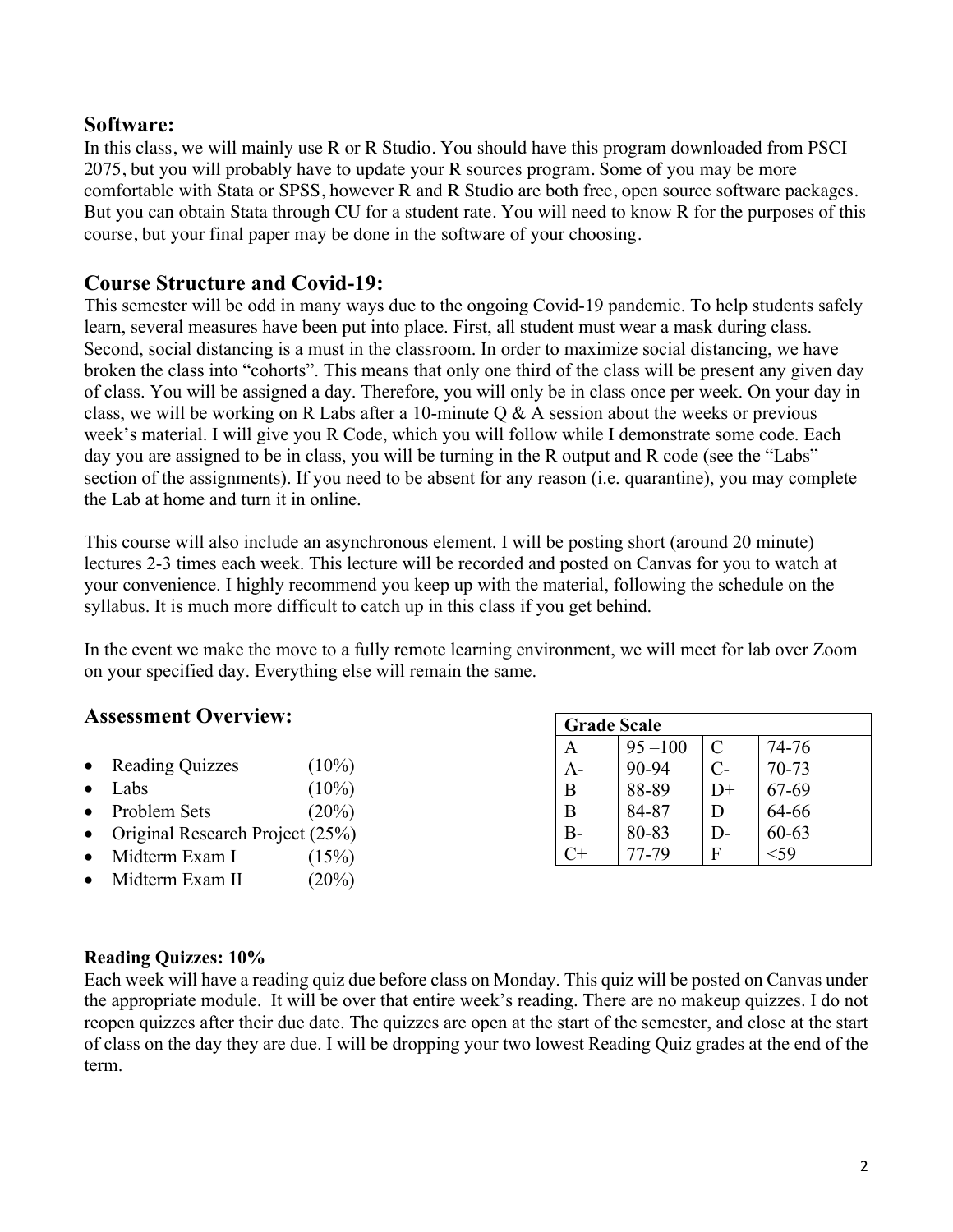## **Labs (10%):**

In lieu of attendance, (and given the current circumstances) each day in class will be an R Lab. This lab can be completed at home if you need to be absent from class (due to illness or quarantine). The R Labs will be a sequence of commands for you to try and follow along. To get credit for the lab, you will need to submit both your R code and the output. There will be instructions for each lab. Labs will be due by 5 p.m. the day of your cohort's class.

#### **Problem Sets (20%):**

Your homework for this class will be 10 problems Sets that will be due most Fridays by 7 p.m. These problem sets will cover concepts discussed in class from R applications to more theoretic concepts. Problem sets will also be the way to keep your project going. Many problem sets will ask that you make certain progress on your research paper. On some, I will ask for an annotated bibliography. On other problem sets, I will ask for descriptive statistics from your project's data. Do keep up with these. It will make your life easier in the long run, trust me.

#### **Original Research Project (25%):**

Your paper should be a full-length research paper with your original quantitative analysis (usually a multiple regression). While there is no page limits, your paper should be in the ballpark of 20 pages to include all the required elements. You should also follow the guidelines below:

- Use 12-point Times New Roman font
- Follow the usually structure of a research paper, as discussed in class:
	- o Introduction
	- o Literature Review
	- o Theory/Hypothesis
	- o Research Design
	- o Results
	- o Discussion of Results
	- o Conclusion
- Use proper citation formatting. My preference is for either APA or Chicago, but use what is most comfortable for you. Be consistent and use the proper formatting.
- You must conduct a quantitative analysis and INCLUDE YOUR R CODE. You can either submit your R script file or copy and paste your R code at the end of your paper.
- While I am not strictly grading on grammar and mechanics, failure to use proper grammar and mechanics will impact your grade if it makes your paper unclear or difficult to read.
- Use the rubric to make sure you have included all required elements of your paper.
- Keep in mind that the problem sets will help you get many of the elements done early.

## **Exams: 35%**

You will have two midterm exams this semester. These exams will all be online (on Canvas) and timed. The structure of the exams will be mostly short answer and application-focused questions. The first midterm will be worth 15% of your grade and the last midterm (given before Thanksgiving break) will be worth 20% of your grade and will be cumulative.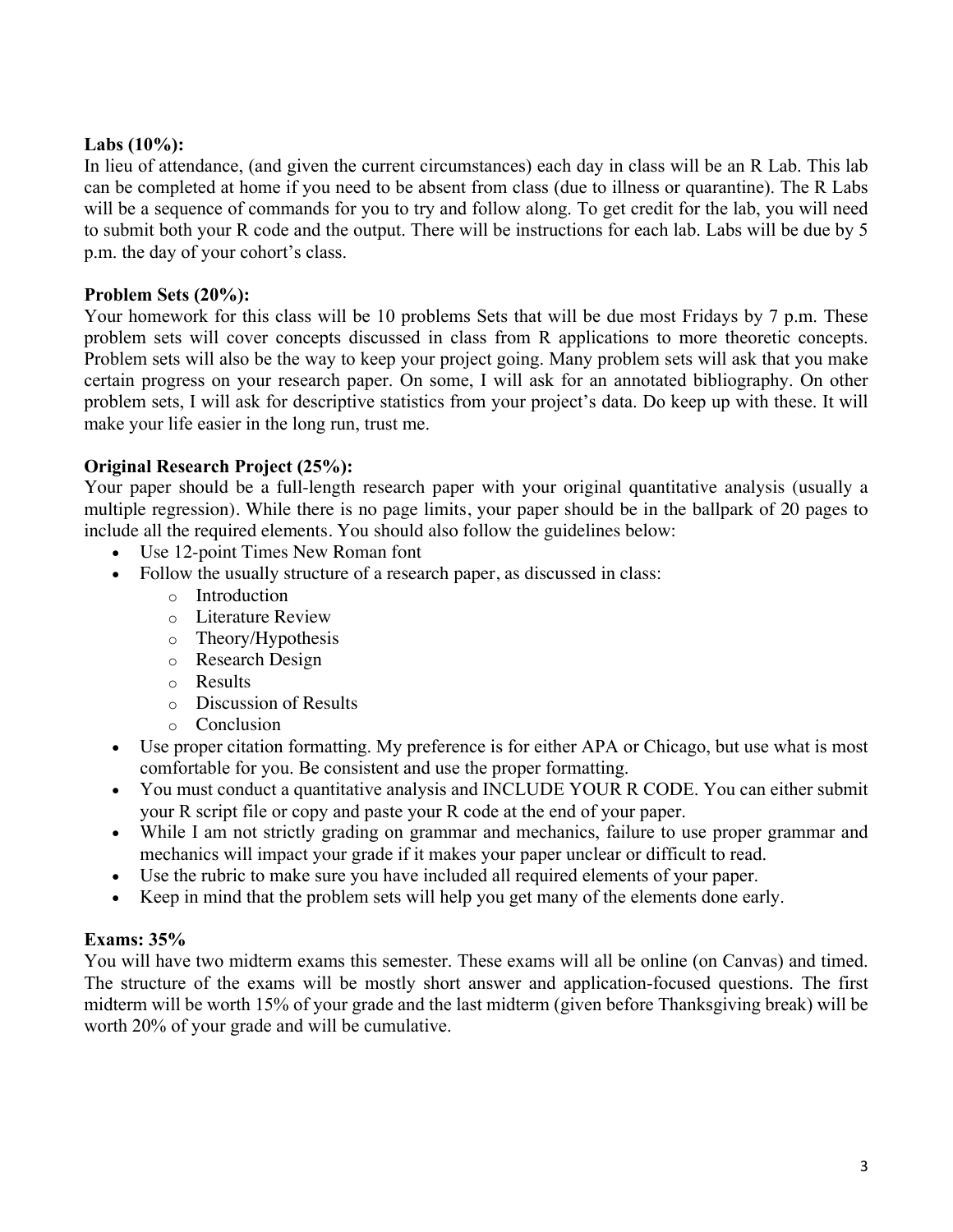## **Office Hours:**

Office hours this semester will be conducted virtually via Zoom. Every Thursday, I will be logged on to Zoom. I will also have a Google Doc posted on Canvas so you can sign up for a 15-minute appointment. I will be logged onto Zoom and will send you an invitation at the appointment time. I do ask, in the interest of bring able to help as many people as possible that you only sign up for one appointment slot at a time. If you need more help and there is no one else in the appointment slot behind you, we can extend the conversation. If that time does not work for you, please feel free to request an appointment outside normal office hours.

## **Late Work:**

Late work will be accepted but will be subject to a penalty of 10 percentage points per business day it is late. After five business days, half credit will be given. Extensions will only be given in extenuating circumstances. All of the due dates are on the syllabus, allowing you to plan accordingly. All work will be turned in online to further help anyone that cannot attend in person due to Covid-19. If you are having any troubles (i.e. extenuating circumstances), please contact me and we can work out an alternative schedule.

## **Communication:**

All communication for this class will be through your official CU email account and Canvas. Note that I cannot discuss your course grades and/or assignments from a non-CU account due to FERPA rules. Please check your CU email accounts and canvas regularly for changes in the course schedule or other announcements. This semester, communication will be doubly important. Feel free to email questions/concerns. I will try to respond to all emails within 24 hours. If I have not responded in that window, feel free to email again. However, the night before exams or other assignments are due, there is a distinct possibility that I will be unable to respond within an hour. Please be patient with me. There are many of you and one of me. Also, my responses will become increasingly terse with the volume of emails. This is not personal, it is just me trying to answer as many emails as quickly as possible. Bottom line: do not hesitate to email me, but also make sure to give me time to respond.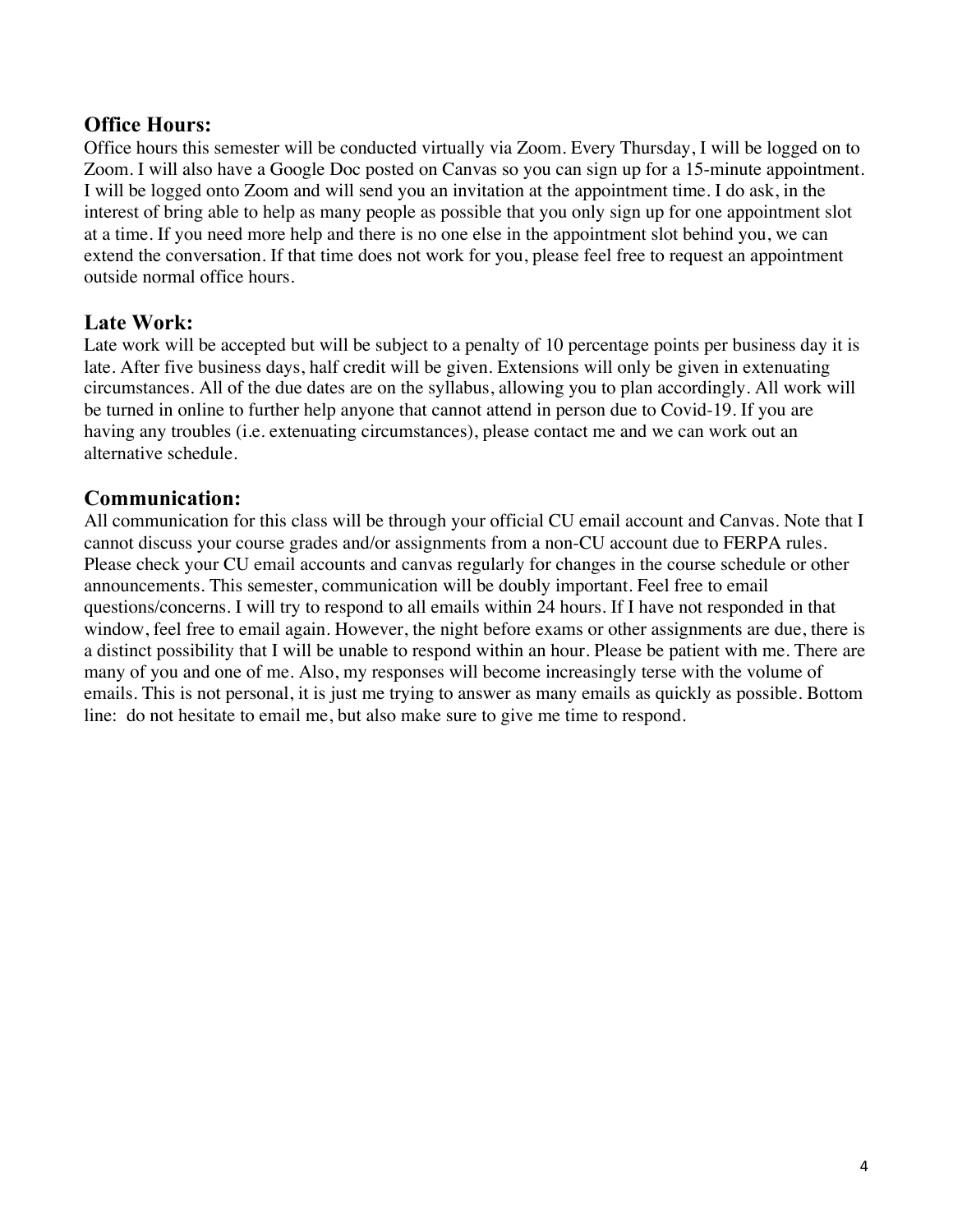## **Course Schedule (subject to change):**

This course syllabus is a general plan for the course; deviations announced to the class by the instructor may be necessary.

Key for readings:

- FPSR -- *Fundamentals of Political Science Research*
- R -- *Statistics with R: Solving Problems Using Real-World Data*

| Week 1: Introduction to the Course (8/24-8/28)              |                                            |                                              |  |  |
|-------------------------------------------------------------|--------------------------------------------|----------------------------------------------|--|--|
| Reading:                                                    | Lab Topic:                                 | Lecture Topics:                              |  |  |
| The Syllabus                                                | Downloading and                            | Introduction to the course                   |  |  |
| FSPR Chapter 1<br>$\bullet$                                 | Using R, R Studio                          | How to Study Politics<br>$\bullet$           |  |  |
| Assignments:                                                |                                            |                                              |  |  |
| Syllabus Quiz (due 8/28)<br>$\bullet$                       |                                            |                                              |  |  |
| Week 2: Theory and Causality (8/31-9/4)                     |                                            |                                              |  |  |
| Reading:<br>Lab Topic:                                      |                                            | Lecture Topics:                              |  |  |
| <b>FSPR Chapters 2-3</b>                                    | Doing Library<br>$\bullet$                 | Theory in Political Science                  |  |  |
| <b>Brancati Chapter 3-4</b><br>$\bullet$                    | Research                                   | Causality<br>$\bullet$                       |  |  |
| (on Canvas)                                                 | <b>Research Questions</b><br>$\bullet$     |                                              |  |  |
| Assignments:                                                |                                            |                                              |  |  |
| Reading Quiz (due 8/31)<br>$\bullet$                        |                                            |                                              |  |  |
| Week 3: Research Design and Measurement (9/8-9/11)          |                                            |                                              |  |  |
| Reading:                                                    | Lab Topic:                                 | Lecture Topics:                              |  |  |
| <b>FSPR Chapters 4-5</b>                                    | <b>Finding Data</b>                        | Research Design                              |  |  |
| R Chapter 1<br>$\bullet$                                    | Loading Data into R<br>$\bullet$           | Measurement<br>$\bullet$                     |  |  |
| Assignments:                                                |                                            |                                              |  |  |
| Reading Quiz (due 9/9)                                      |                                            |                                              |  |  |
| Homework 1 (due 9/11)<br>$\bullet$                          |                                            |                                              |  |  |
| Week 4: Dealing with Data (9/14-9/18)                       |                                            |                                              |  |  |
| Reading:                                                    | Lab Topic:                                 | Lecture Topics:                              |  |  |
| <b>FSPR</b> Chapter 6                                       | Data Management                            | <b>Measurement Metrics</b>                   |  |  |
| R Chapter 2<br>$\bullet$                                    |                                            | <b>Descriptive Statistics</b><br>$\bullet$   |  |  |
| Assignments:                                                |                                            |                                              |  |  |
| Reading Quiz (due 9/14)<br>$\bullet$                        |                                            |                                              |  |  |
| Homework 2 (due 9/18)                                       |                                            |                                              |  |  |
| Week 5: Probability and Statistics Crash Course (9/21-9/25) |                                            |                                              |  |  |
| Reading:                                                    | Lab Topic:                                 | Lecture Topics:                              |  |  |
| <b>FSPR Chapter 7</b>                                       | <b>Descriptive Statistics</b><br>$\bullet$ | <b>Basic Probability Theory</b><br>$\bullet$ |  |  |
| R Chapter 4                                                 | <b>Basic Plots</b>                         | and Normal Distribution                      |  |  |
|                                                             |                                            | Confidence Intervals                         |  |  |
| Assignments:                                                |                                            |                                              |  |  |
| Reading Quiz (due 9/21)                                     |                                            |                                              |  |  |
| Homework 3 (due 9/25)                                       |                                            |                                              |  |  |
| Week 6: Bivariate Hypothesis Testing (9/28-10/2)            |                                            |                                              |  |  |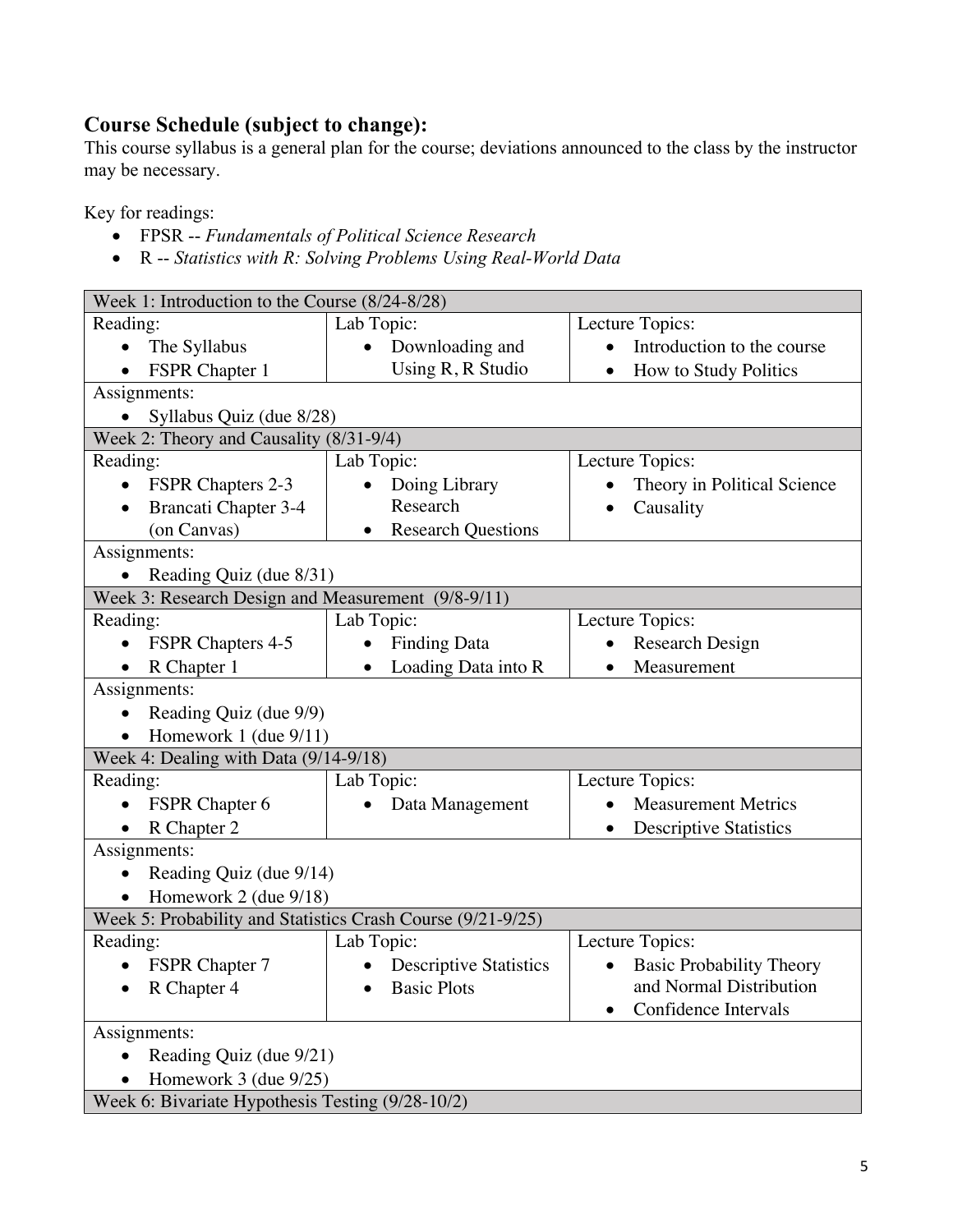| Reading:                                               | Lab Topic:                                                   | Lecture Topics:                              |  |  |
|--------------------------------------------------------|--------------------------------------------------------------|----------------------------------------------|--|--|
| <b>FSPR</b> Chapter 8                                  | <b>Bivariate Hypothesis</b>                                  | <b>Tabular Analysis</b>                      |  |  |
| R Chapters 5, 6, 8                                     | Testing                                                      | Difference of Means<br>$\bullet$             |  |  |
|                                                        |                                                              | <b>Correlation Coefficients</b><br>$\bullet$ |  |  |
| Assignments:                                           |                                                              |                                              |  |  |
| Reading Quiz (due 9/28)<br>$\bullet$                   |                                                              |                                              |  |  |
| Homework $4$ (due $10/2$ )                             |                                                              |                                              |  |  |
| Week 7: Regression Basics(10/5-10/9)                   |                                                              |                                              |  |  |
| Reading:                                               | Lab Topic:                                                   | Lecture Topics:                              |  |  |
| FSPR Chapter 9-10<br>$\bullet$                         | <b>Bivariate Regression</b><br>$\bullet$                     | <b>Bivariate Regression</b><br>$\bullet$     |  |  |
| R Chapter 9                                            |                                                              | Multiple Regression                          |  |  |
| Assignments:                                           |                                                              |                                              |  |  |
| Reading Quiz (due 10/5)                                |                                                              |                                              |  |  |
| Homework 5 (due 10/9)                                  |                                                              |                                              |  |  |
|                                                        | Week 8: Categorical Variables and Interactions (10/12-10/16) |                                              |  |  |
| Reading:                                               | Lab Topic:                                                   | Lecture Topics:                              |  |  |
| FSPR pp. 246-258                                       | Multiple Regression                                          | Categorical Independent                      |  |  |
| R Chapter 9.1-9.8                                      |                                                              | Variables                                    |  |  |
|                                                        |                                                              | <b>Interactive Models</b><br>$\bullet$       |  |  |
| Assignments:                                           |                                                              |                                              |  |  |
| Reading Quiz (due 10/12)<br>$\bullet$                  |                                                              |                                              |  |  |
| Midterm Exam I (due 10/16)                             |                                                              |                                              |  |  |
| Week 9: Regression Diagnostics and Fixes (10/19-10/23) |                                                              |                                              |  |  |
| Reading:                                               | Lab Topic:                                                   | Lecture Topics:                              |  |  |
| FSPR pp. 207-212;                                      | Regression with                                              | Regression Assumptions and                   |  |  |
| 258-270                                                | Categorical IVs                                              | Diagnostics                                  |  |  |
| R Chapter 9.9-9.10                                     | <b>Interactive Models</b><br>$\bullet$                       | <b>Regression Fixes</b>                      |  |  |
| Assignments:                                           |                                                              |                                              |  |  |
| Reading Quiz (due 10/19)                               |                                                              |                                              |  |  |
| Homework $6$ (due $10/23$ )                            |                                                              |                                              |  |  |
| Week 10: Limited Dependent Variables (10/26-10/30)     |                                                              |                                              |  |  |
| Reading:                                               | Lab Topic:                                                   | Lecture Topics:                              |  |  |
| FSPR pp. 273-282                                       | Regression                                                   | <b>Linear Probability Model</b>              |  |  |
| R Chapter 10                                           | Diagnostics                                                  | Logit/Probit<br>$\bullet$                    |  |  |
| Assignments:                                           |                                                              |                                              |  |  |
| Reading Quiz (due 10/26)                               |                                                              |                                              |  |  |
| Homework $7$ (due $10/30$ )                            |                                                              |                                              |  |  |
| Week 11: Time Series (11/2-11/6)                       |                                                              |                                              |  |  |
| Reading:                                               | Lab Topic:                                                   | Lecture Topics:                              |  |  |
| FSPR pp. 282-296                                       | Regression with a                                            | The problem of time series                   |  |  |
| Canvas                                                 | limited DV                                                   | <b>Time Series Fixes</b><br>$\bullet$        |  |  |
| Assignments:                                           |                                                              |                                              |  |  |
| Reading Quiz (due 11/2)<br>$\bullet$                   |                                                              |                                              |  |  |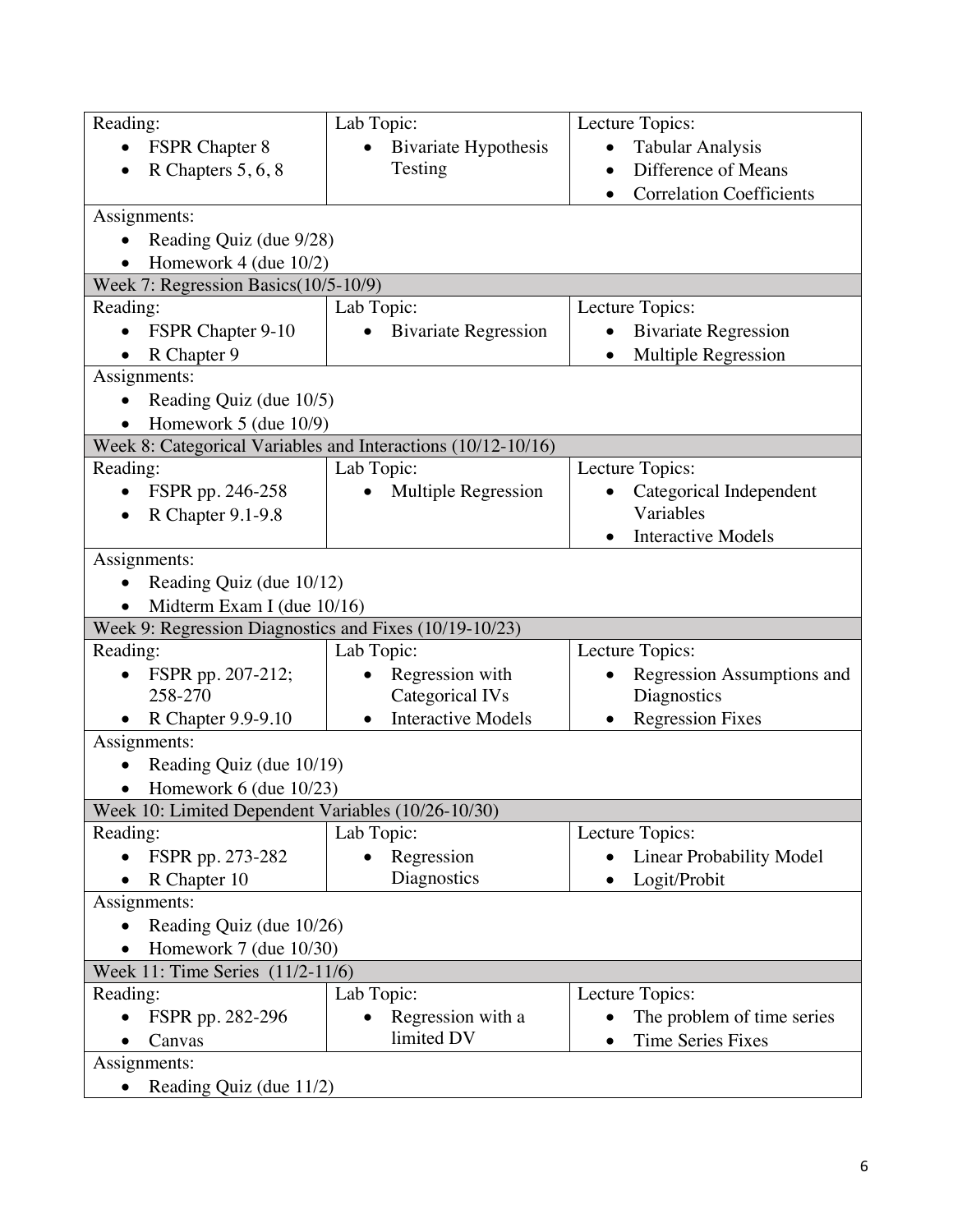| Homework $8$ (due $11/6$ )<br>$\bullet$                         |                                                      |                                            |  |  |
|-----------------------------------------------------------------|------------------------------------------------------|--------------------------------------------|--|--|
| Week 12: Datasets – Cleaning and Working with Data (11/9-11/13) |                                                      |                                            |  |  |
| Reading:                                                        | Lab Topic:                                           | Lecture Topics:                            |  |  |
| • R Chapters $1-2$                                              | <b>Time Series Models</b><br>$\bullet$               | Data Management                            |  |  |
|                                                                 |                                                      | Replication                                |  |  |
| Assignments:                                                    |                                                      |                                            |  |  |
| Reading Quiz (due 11/9)<br>$\bullet$                            |                                                      |                                            |  |  |
| Homework 9 (due $11/13$ )<br>$\bullet$                          |                                                      |                                            |  |  |
| Week 13: Presenting Regression Results (11/16-11/20)            |                                                      |                                            |  |  |
| Reading:                                                        | Lab Topic:                                           | Lecture Topics:                            |  |  |
| R Chapter 3                                                     | Data Management                                      | <b>Using Effective Tables</b><br>$\bullet$ |  |  |
| Canvas                                                          |                                                      | <b>Effective Figures</b><br>$\bullet$      |  |  |
| Assignments:                                                    |                                                      |                                            |  |  |
| Reading Quiz (due 11/16)<br>$\bullet$                           |                                                      |                                            |  |  |
| Homework 10 (due $11/20$ )                                      |                                                      |                                            |  |  |
| Week 14: Writing A Research Paper (11/23-11/25)                 |                                                      |                                            |  |  |
| Reading:                                                        | Lab Topic:                                           | Lecture Topics:                            |  |  |
| Canvas                                                          | Making Tables and                                    | Putting together all the parts             |  |  |
|                                                                 | Figures in R                                         | Academic Honesty and<br>$\bullet$          |  |  |
|                                                                 |                                                      | Citing                                     |  |  |
| Assignments:                                                    |                                                      |                                            |  |  |
| Reading Quiz (due 11/23)<br>$\bullet$                           |                                                      |                                            |  |  |
| Midterm Exam II (due 11/25)<br>$\bullet$                        |                                                      |                                            |  |  |
| Week 15: Finishing Your Paper(11/30-12/4)                       |                                                      |                                            |  |  |
| Reading:                                                        | Lab Topic:                                           | Lecture Topics:                            |  |  |
| None                                                            | None                                                 | None                                       |  |  |
| Assignments:                                                    |                                                      |                                            |  |  |
| $\bullet$                                                       | Make an appointment with me to talk about your paper |                                            |  |  |
| Week 16: Finishing Your Paper(12/7)                             |                                                      |                                            |  |  |
| Reading:                                                        | Lab Topic:                                           | Lecture Topics:                            |  |  |
| None                                                            | None<br>$\bullet$                                    | None                                       |  |  |
| Assignments:                                                    |                                                      |                                            |  |  |
| <b>Final Paper Due</b><br>$\bullet$                             |                                                      |                                            |  |  |
|                                                                 |                                                      |                                            |  |  |

**FINAL PAPER DUE 12/7 AT 7PM**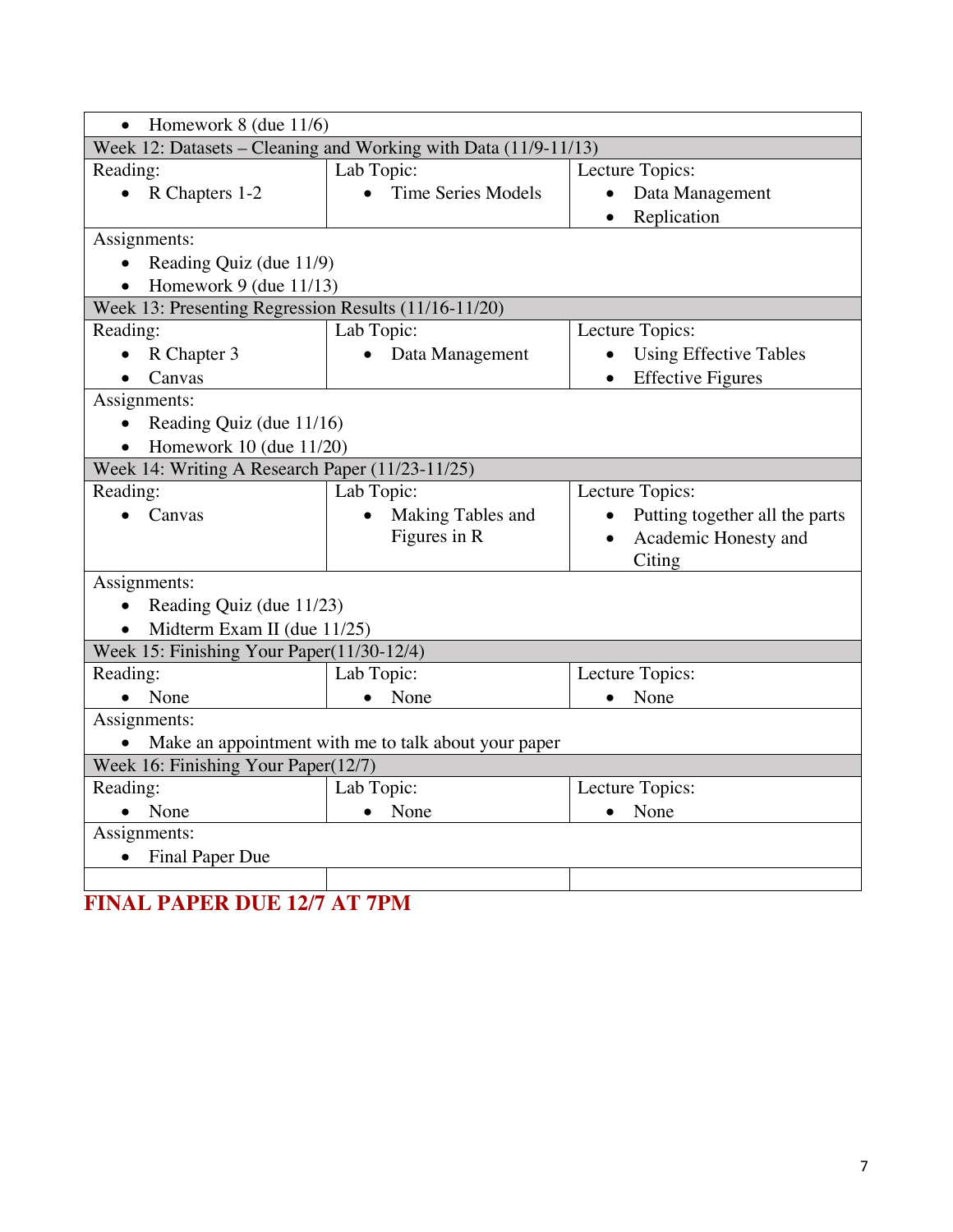## **University of Colorado Policies**

#### **Classroom Behavior**

Both students and faculty are responsible for maintaining an appropriate learning environment in all instructional settings, whether in person, remote or online. Those who fail to adhere to such behavioral standards may be subject to discipline. Professional courtesy and sensitivity are especially important with respect to individuals and topics dealing with race, color, national origin, sex, pregnancy, age, disability, creed, religion, sexual orientation, gender identity, gender expression, veteran status, political affiliation or political philosophy. For more information, see the policies on classroom behavior and the Student Code of Conduct.

#### **Requirements for COVID-19**

As a matter of public health and safety due to the pandemic, all members of the CU Boulder community and all visitors to campus must follow university, department and building requirements, and public health orders in place to reduce the risk of spreading infectious disease. Required safety measures at CU Boulder relevant to the classroom setting include:

- maintain 6-foot distancing when possible,
- wear a face covering in public indoor spaces and outdoors while on campus consistent with state and county health orders,
- clean local work area,
- practice hand hygiene,
- follow public health orders, and
- if sick and you live off campus, do not come onto campus (unless instructed by a CU Healthcare professional), or if you live on-campus, please alert CU Boulder Medical Services.

Students who fail to adhere to these requirements will be asked to leave class, and students who do not leave class when asked or who refuse to comply with these requirements will be referred to Student Conduct and Conflict Resolution. For more information, see the policies on COVID-19 Health and Safety and classroom behavior and the Student Code of Conduct. If you require accommodation because a disability prevents you from fulfilling these safety measures, please see the "Accommodation for Disabilities" statement on this syllabus.

Before returning to campus, all students must complete the COVID-19 Student Health and Expectations Course. Before coming on to campus each day, all students are required to complete a Daily Health Form. *In this class, you may be reminded of the responsibility to complete the Daily Health Form and given time during class to complete it.*

Students who have tested positive for COVID-19, have symptoms of COVID-19, or have had close contact with someone who has tested positive for or had symptoms of COVID-19 must stay home and complete the Health Questionnaire and Illness Reporting Form remotely. In this class, if you are sick or quarantined**,** contact the instructor to inform her of your absence (you don't need to tell me the exact nature of your illness). Keep on top of your assignments as much as possible, and complete the day's inclass work at home, then submit it on campus.

#### **Accommodation for Disabilities**